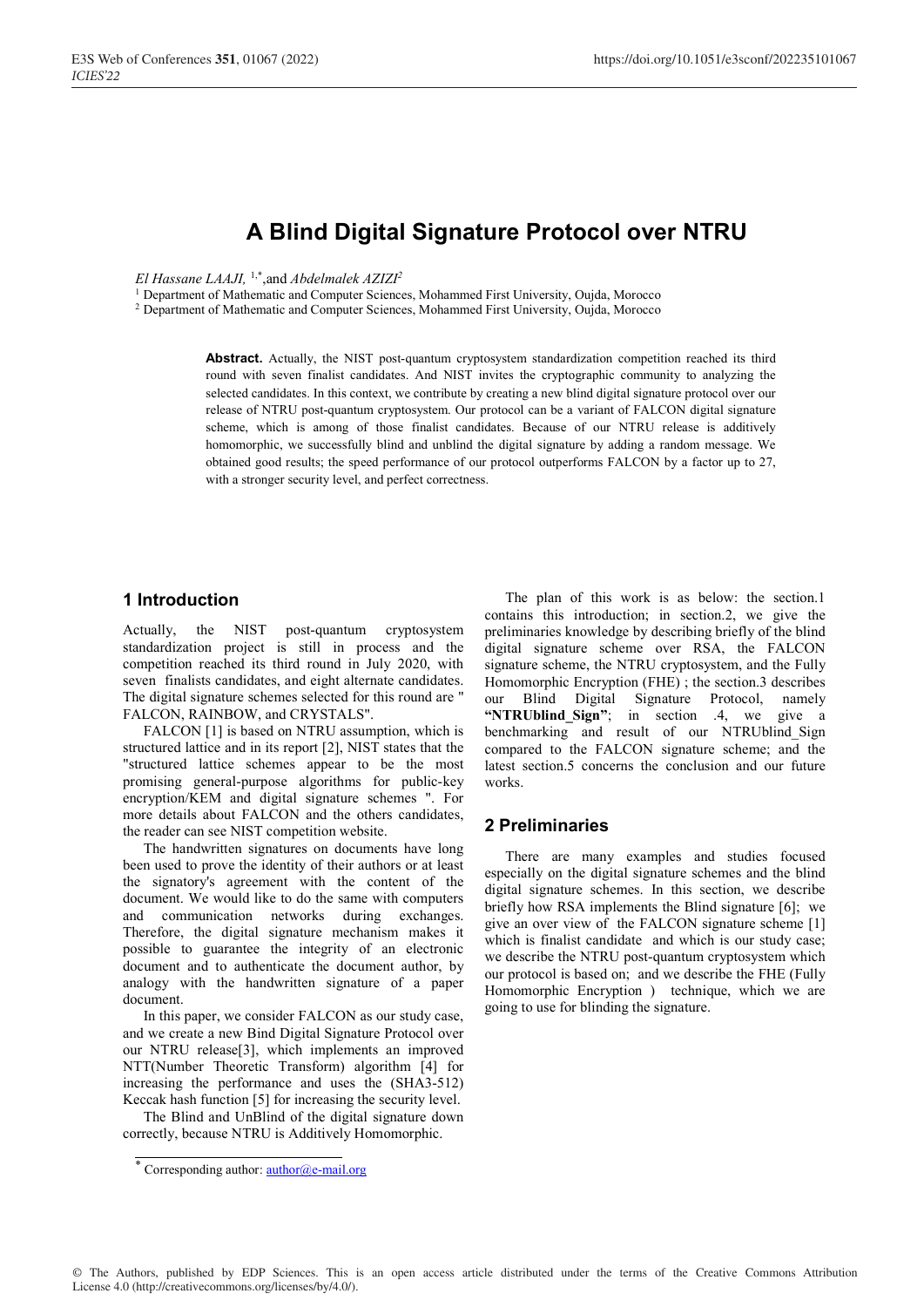#### **2.1 Blind Signature with RSA**

As in the literature of RSA, let be:  $N = p * q$ , *e* the public key, and *d* the private key, with  $e * d =$  $1 \pmod{N}$ .

- 1. Alice sends a message *m* to Bob;
- 2. Bob receives *m* and sends a random message *r* to Alice;
- 3. Alice computes:  $m' = (m * r)^e \pmod{N}$ ; and sends it to Bob;
- 4. Bob computes:  $s' = (m')^d \pmod{N}$ ;
- 5. Bob unblinds the message by:
	- $s = s' * r^{-1} \pmod{N}$ .
- 6. Bob verify if  $(m = s^e \pmod{N})$ .

Alice performs the RSA blind signature in line.3 by multiplying his message *m* by the random message *r* received from Bob. And Bob unblind the signature by decrypting the message *m'* received from Alice and multiplying the result by the inverse of his random message *r*.

NB: It is possible that Alice encrypts the message *m* by Bob's public key and Bob decrypts it by using its private key.

### **2.2 FALCON**

It is a lattice-based signature scheme over NTRU, inspired from Gentry et al. Lattice-Based signatures framework constructed by solving appSVP for obtaining secure lattice-based signature [9]. The FALCON obtains the trapdoor sampler by using fast Fourier sampling to construct hash-and-sign lattice-based signature scheme [1]. FALCON team creates two releases with sequences parameters satisfying the security level 3 and 5 claimed by NIST, respectively [2].  $Rq = \mathbb{Z}q[X] = (X^n + 1)$ 

It operates in the ring, and the polynomials are sampled according to Centered Binomial Distribution (sampCBD), by using SHAKE-256 Keccak hash function, inspired from Alkim et al. work [10].

### **2.3 NTRU post-quantum cryptosystem**.

NTRU was created in 1996 by the three mathematicians J. Hofstein, J. Pipher, and J. H. Silverman, and published in 1998. It is the first cryptosystem that is completely structured lattices. NTRU is defined in the ring  $Rq =$  $\mathbb{Z}q[X]=(X^n - 1)$ , with *n* is prime and  $q = 2^k$ , or in the ring  $Rq = \mathbb{Z}q[X] = (X^n + 1)$  with  $n = 2^k$ , and q prime. The use of the ring structure reduces the key size and increases the speed performance that can be carried out [11]. The latest version is actually a candidate for the NIST PQC project, see [12].

#### **2.4 Fully Homomorphic Encryption (FHE).**

Rivest, et al. proposed the FHE method since 1978, but the creation of the first FHE scheme based on lattice scheme(Ring-LWE) was realized in 2009 by Gentry [13].

Our protocol Blind and UnBlind the digital signature by using the homomorphic encryption technique over our NTRU post-quantum cryptosystem release [14]. We give herein a brief definition of the homomorphic encryption.

#### **Additive Homomorphic Encryption:**

 $Dec(c_1 + c_2) = Dec(c_1) + Dec(c_2) = m_1 + m_2.$ 

### **Multiplicative Homomorphic Encryption:**

 $Dec(c_1 * c_2) = Dec(c_1) * Dec(c_2) = m_1 * m_2.$ 

A cryptosystem is FHE, if it is additively and multiplicatively homomorphic. In our work, we used only additive homomorphic encryption for blinding the digital signature. For more information the reader can see the NIST report [15].

### **3 Our Blind Digital Signature over NTRU "NTRUblind\_Sign"**

#### **3.1 NTRUblind\_Sign Description.**

NTRUblind Sign protocol is inspired by our NTRU [3] release and it is defined in the polynomial ring  $Rq =$  $\mathbb{Z}q[X] = (Xn + 1)$ . Its parameters satisfying the security level category 5 defined by NIST, and the polynomials are chosen according to Centered Binomial Distribution (sampCBD) [10], with the coefficients defined in [-3,…, 3], except the plain-text is codified in a binary polynomial. We note that the modulus q is the fourth prime number, which was first studied by Pierre Fermat [8].

The keys generation process of NTRU, begin by : (1) generating two polynomials *f* and *g* according to CBD; (2) computing a polynomial  $F = pf + 1$  [16], and computing its inverse  $invF = \frac{1}{F} (mod q)$  ; (3) computing the polynomial  $H = g * invF \pmod{q}$ ; and for our protocol, we consider *F* as the public key and *H* as the private key .

 So, the NTRU encryption function is defined by:  $C = Encryption(H, M) = p(r * H) + M (mod q).$ with *r* is a small polynomial chose randomly; and the

decryption function is defined by: =  $Decryption(F, C) = (F * C (mod q)) (mod p).$ 

In the literature [11] , the NTRU assumption of public key encryption (PKE) scheme is defined by: *"Having the public key*  $H = \frac{g}{F}$  *(mod q), it is hard to find the private keys F and g"*

So we can define the NTRU assumption for the Digital Signature scheme by: *"Having the public key*  $F =$  $\frac{g}{f}$  (mod q) it is hard to find H and g". Then in our digital signature scheme, we keep *H* and g as private keys and we consider *F* as the public key.

### **3.2 NTRUblind\_Sign implementation** .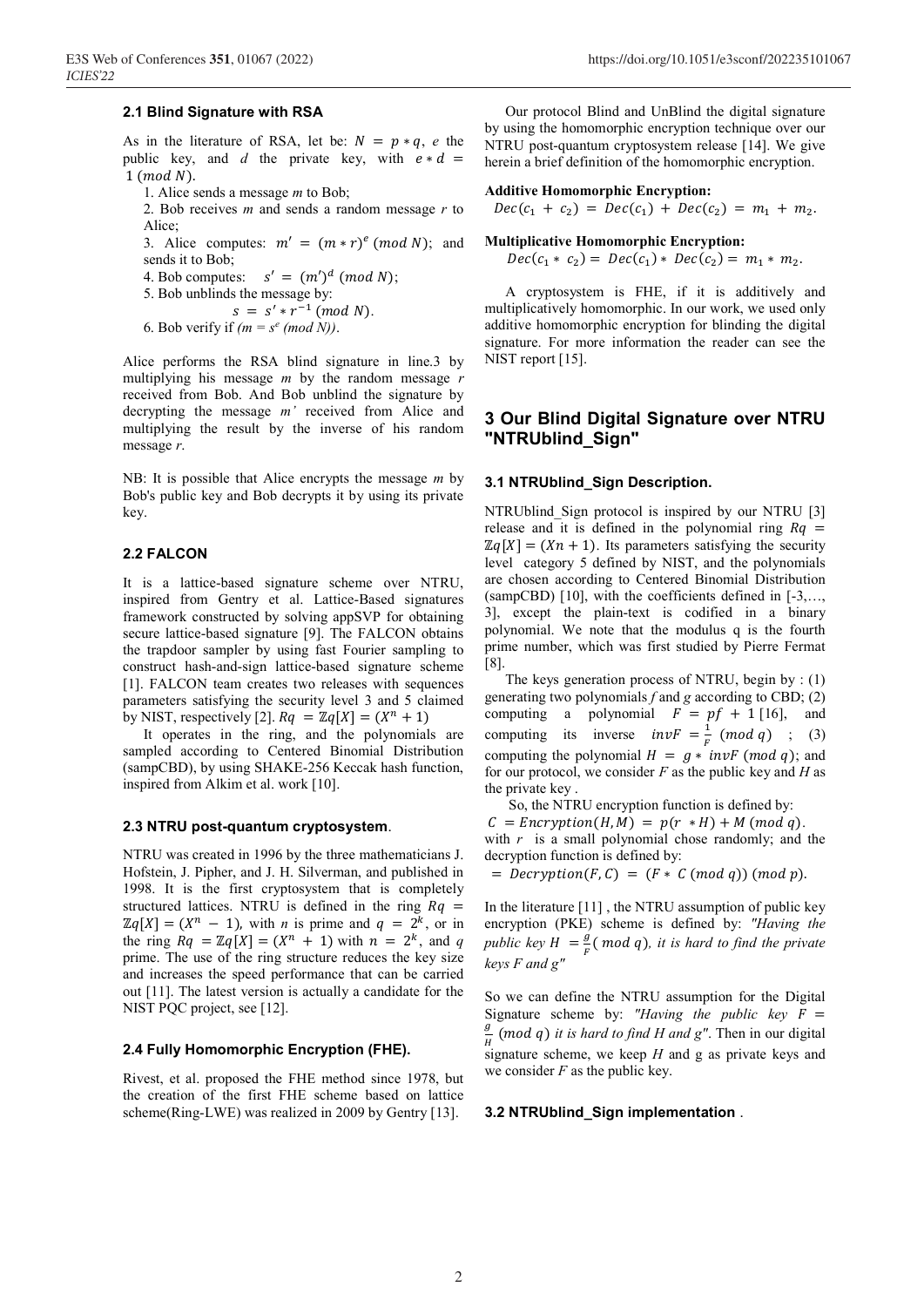In this subsection, we describe the NTRUblind Sign blind digital signature protocol processes, which implements the NTT (Number Theoretic Transform)[4] to increase the polynomials multiplication performance of the cryptographic functions, and uses the SHA3-512 Keccak hash function to get a strong security level. For more details on how we implement the NTT algorithm in NTRU the reader can see [3].

In this work, we opted to use the additive homomorphic encryption technique to blind the signature, because it is very fast and warrants perfect correctness than the multiplicative homomorphic encryption technique.

As we describe above, the sender (Alice) generates her public key  $F$  for signing the message and the private key *H* for verifying the signature, and she sends *F* to Bob for verification of the digital signature.

The protocol processes are defined and described below in corresponding to Figure.1:

Firstly, Alice performs the keys generation process to compute the polynomial *H* and the polynomial *F*, she keeps *H* and publishes *F* (sends it to Bob). And the communication process between Alice and Bob begins by:

(1) Alice uses Hash(.) function to hash the digital message *M* by  $SHA3 - 512$  Keccak hash function and codify the result into a binary polynomial

 $Sig_0 = Hash(M)$  and send *M* to Bob;

**(2)** Bob uses the same hash function  $Hash(.)$  to hash the digital message  $M$  by  $SHA3 - 512$  Keccak hash function and codify the result into a binary polynomial

 $Sig_1 = Hash(M);$ 

**(3)** Bob generates randomly a binary polynomial *B* ( noise) according to the Centered Binomial Distribution  $B = \text{SampCBD}(\text{seed})$ ; and sends it to Alice for blinding the signature;

**(4)** Alice generates two polynomials *r1, r2* by  $SampCBD(.)$  function;

**(5)** She signs the hashed message *Sig0* into the first signature by the function:

 $S_1 = p(r_1 * H) + Sig_0 \ (mod \ q);$ 

 **(6) S**he signs the random message B received

from Bob into the second signature by the function:  $S_2 = p(r_2 * H) + B \pmod{q};$ 

(7) She blind the signatures by the addition of  $S_1$  and  $S_2$ into a polynomial :  $S = S_1 + S_2 \pmod{q}$  and sends *S* to Bob.

In line **(8)** and **(9)** Bob receives the blinded signature S, and unblinds it by the verification function using the public key *F* to produce the polynomial verification:

 $V = F * S \ (mod \ q)$ , and reduce it into:

 $V = V (mod p)$ ; And finally (10) he verifies if his signature  $Sig_1 = V - B \pmod{p}$ ; that means the sender Alice is authenticated, else the process must be repeated.

| Alice                                         |                                               |                      | Bob                                                                                   |  |
|-----------------------------------------------|-----------------------------------------------|----------------------|---------------------------------------------------------------------------------------|--|
|                                               | $Sig_0 \leftarrow Hash(M)$                    | $- \rightarrow M 2.$ | $Sig_1 \leftarrow Hash(M)$                                                            |  |
|                                               |                                               |                      | 3. $B \leftarrow sampCBD (seed)$                                                      |  |
| 4.                                            | $r_1, r_2 \leftarrow sampCBD (seed);$         |                      |                                                                                       |  |
| $\begin{array}{c} 5. \\ 6. \\ 7. \end{array}$ | $S_1 \leftarrow p(r_1 * H) + Sig_0 \pmod{q};$ |                      |                                                                                       |  |
|                                               | $S_2 \leftarrow p(r_2 * H) + B \pmod{q};$     |                      |                                                                                       |  |
|                                               | $S \leftarrow S_1 + S_2 \pmod{q};$            | $- \rightarrow S$    | 8. $V \leftarrow F * S \pmod{q}$<br>with $V_i \in \{\frac{-q-1}{2}, \frac{q-1}{2}\}\$ |  |
|                                               |                                               |                      |                                                                                       |  |
|                                               |                                               |                      | 9. $V \leftarrow V \pmod{p}$ ;                                                        |  |
|                                               |                                               |                      | 10. $If(Sig_1) == V - B \pmod{p}$                                                     |  |
|                                               |                                               |                      | Then return True. Else False.                                                         |  |

**Figure 1**. A Blind digital signature protocol using the additive homomorphic encryption technique.

Proof: Because of NTRUblind sign is Additively homomorphic, we can write :

$$
V = F * S (mod q) = F * S_1 + F * S_2 (mod q). (1)
$$

Then we obtain the equation:

$$
V = F * S = Sig_0 + B \ (mod \ p). \tag{2}
$$

Bob verifies the digital signature by comparing the signature *Sig<sub>1</sub>* to  $X = V - B \pmod{p}$ .

If  $Sig_1 = X \pmod{p}$ , that means  $Sig_0 = Sig_1$ , and the sender "Alice" is authenticated. For more details, the reader can see the implementation code at [17].

### **4 Benchmarking performance**

In this section, we will present the performances of our NTRUblind Sign release compared especially to the performances of the FALCON 1024 Digital signature release, with sequences parameters  $\{n = 1024; q =$ 65537;  $p = 2$ , and  $\{n = 1024; q = 12289; p =$ 2} respectively.

For increasing the performance of our protocol we implemented the NTT (Number Theoretic Transform) for speeding up the multiplication in  $Rq = \mathbb{Z}q[X] = (X^n +$ 1). We note that we perform all implementations on the platform PC-TOSHIBA i7-2630QM, RAM 8GO, and C++ language on Windows-7.

The reader can find the NTRUblind\_Sign software at [17] and FALCON 1024 software at [18]. We note that, our software implements SHA3-512 hash function, which allows us to sign directly the polynomial message into binary polynomial and increase the security performance.

The average results got after executing 100 times both software are reported in milliseconds (ms), as presented in Table.1 .

**Table 1**. Speed performance of NTRUblind Sign compared to FALCON

| <b>Schemes</b> | KeysGen  | <b>Signature</b> | <b>Verification</b> |
|----------------|----------|------------------|---------------------|
| <b>FALCON</b>  | 37.06    | .17              | 0.19                |
| NTRUblind Sign | 1.12     | 0.15             | 0.12                |
| Gap            | 33 times | 7.8 times        | .6 times            |

In this result, we remark that our NTRUblind Sign achieves excellent performances as presented by Table.1,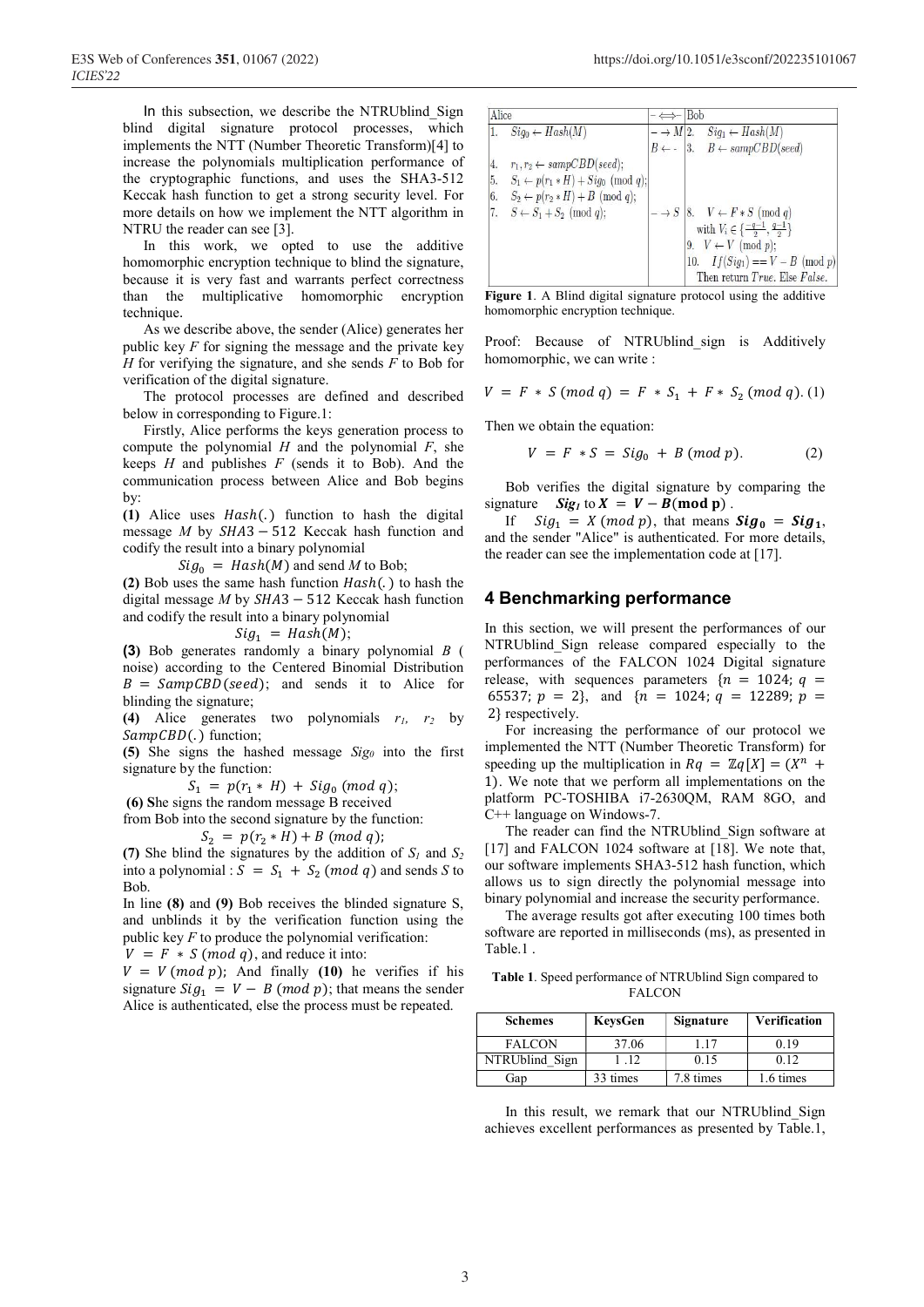Its keys generation function is 33 times faster, the Signature function is 7.8 times faster, and the Verification is 1.6 times faster. That means we did better by increasing the speed performance and our release outperforms the FALCON version by a factor of up to *27 times* for the complete cryptographic process.

In terms of the security performance, the researchers on structured lattice schemes use essentially the lattice reduction algorithms (LLL, BKZ, etc.) to check the robustness of the cryptosystems based on lattices[19]. BKZ is chosen by NIST and many researchers to check the complexity of solving the lattice problems (CVP, SVP, uSVP, etc).

Therefore, we used Albrecht et al.[20] tools and their proposed BKZ cost model to measure the security levels. The NTRUblind\_Sign achieves *2216* security level for classical security level and *2196* security for quantum security level. The security level of our release is almost the same as the security of FALCON, and we improve the security of our NTRUblind Sign by implementing the strong SHA3-512 Keccak hash function, unlike FALCON which uses SHAKE-256 hash function.

## **5 Conclusion**

Our NTRUblind\_Sign Blind Signature Protocol can be a variant of FALCON which is actually a finalist candidate to NIST post-quantum standardization project, it can be also an alternative to RSA digital signature schemes which is actually used for many applications in the industrial area. The RSA is considered as classical cryptosystem and it can't resist to eventual quantum computer attacks.

The performance of our protocol is obtained because of the use of the NTT algorithm optimized, and the blind and unblind the signature down correctly because of the NTRU post-quantum cryptosystem release which Additively homomorphic.

The flexibility of NTRUblind Sign, allows us to implement it for the payment system, credit card, and in software as well as in hardware.

 In our future works, we will study the implementation of the multiplicative homomorphic encryption technique for blinding the signature and improving our protocol to use it for the banking systems.

### **References**

- 1. J. Hofstein, C. Chen, D. Danba, A. Hulsing, J. Rijneveld, J.M. Schanck, P. Schwabe, W. Whyte, and Z. Zhang, *FALCON: Fast-Fourier Lattice-based Compact Signatures over NTRU*, NIST postquantum standardization Project, Wilmington USA (2019)
- 2. G. Alagic, J. Alperin-Sheriff, D. Apon, D. Cooper, Q. Dang, J. Kelsey. L. Yi-Kai, C. Miller, D. Moody, R. Peralta, R. Perlner, A. Robinson . and D. Smith-Tone, USA *'NISTIR 8309- Status Report on the Second Round of the NIST Post-Quantum Cryptography Standardization Process'*, NIST, USA (2020)
- 3. E. LAAJI, and A. AZIZI, *New Efficient and robust NTRU post-quantum key-exchange release- "NTRUrobust"*, Journal of theorical and applied Information Technology, Vol. 98, No. 23, December (2020)
- 4. P.Longa, and M. Naehri, M. *Speeding up the Number Theoretic Transform for Faster Ideal Lattice-Based Cryptography*, Microsoft Research, USA, (2019)
- 5. G.V. Assche, G. Bertoni, J. Daemen, P. Peters, and R. Van, *Keccak Hash algorithm* , ( 2016)
- 6. J. Quisquater, and B. Libert, *Identity based undeniable signatures*, Topics in Cryptology- CT-RSA, LNCS 2964 (2004)
- 7. G. Chen, S. Jordan, D. Moody, L. Yi-Kai, R. Peralta, R. Perlner, and D. Smith. *NISTIR 8105 -Report on Post-Quantum Cryptography*», NIST post-quantum standardization Project, Gaithersburg, Washington, USA (2016)
- 8. P. Ribenboim, *The New Book of Prime Number Records*, New York, Springer-Verlag, USA, (1996)
- 9. Y. Wang, and W. Wang, *CRPSF and NTRU Signatures over cyclotomic fields*, School of Mathematics, Shandong University, Jinan, Shandong, 250100, P.R. China (2018)
- 10. E. Alkim, L. Ducas, T. Poppelman, and P. Schwabe, *Post-quantum key exchange- "New Hope"*, Department of Mathematics, Ege University, NIST post-quantum standardization Project, USA, (2019)
- 11. J. Hofstein, J. Pipher, and J.H Silverman, *Introduction Mathematics and Cryptography, NTRU*, USA (1998)
- 12. C. Chen, O. Danba, J. Hofstein, A. Hulsing, J. Rijneveld, M. Schanck, B. Schwabe, W. Whyte, and Z. Zhang, *Algorithm Specifications And Supporting Doc-umentation,* ,NIST post-quantum standardization Project, Wilmington USA (2019)
- 13. C. Gentry, *A FULLY HOMOMORPHIC ENCRYPTION SCHEME*, STANFORD UNIVERSITY, USA (2009)
- 14. E. LAAJI, A. AZIZI, and T. SERRAJ, *An Efficient Homomorphic Encryption scheme over NTRUrobust "NTRUrobust\_FHE",* International Journal of Theoretical and Applied Information Technology, Vol 99 N 5, ( 2021).
- 15. M. Albrecht, M. Chase, H. Chen, J. Ding, S. Goldwasser, S. Gorbunov, J. Hofstein, K. Lauter, S. Lokam, D. Micciancio, M. Moody, T. Morrison, A. Sahai, V. Vaikuntanathan, *Homomorphic Encryption Standard*. NIST USA (2018)
- 16. R. Mamdikar, V. Kumar, and D. Ghosh, *Enhancement of NTRU public key*, National Institute of Technology. Durgapur, (2002)
- 17. E. LAAJI, and A. AZIZI, *Implementation link of New Blind digital Signature Protocol over NTRU* , https://drive.google.com/\_le/d/1nYHG5Cj5f6NmlvjerYwf2IVHlXq0tQS/view?usp=sharing